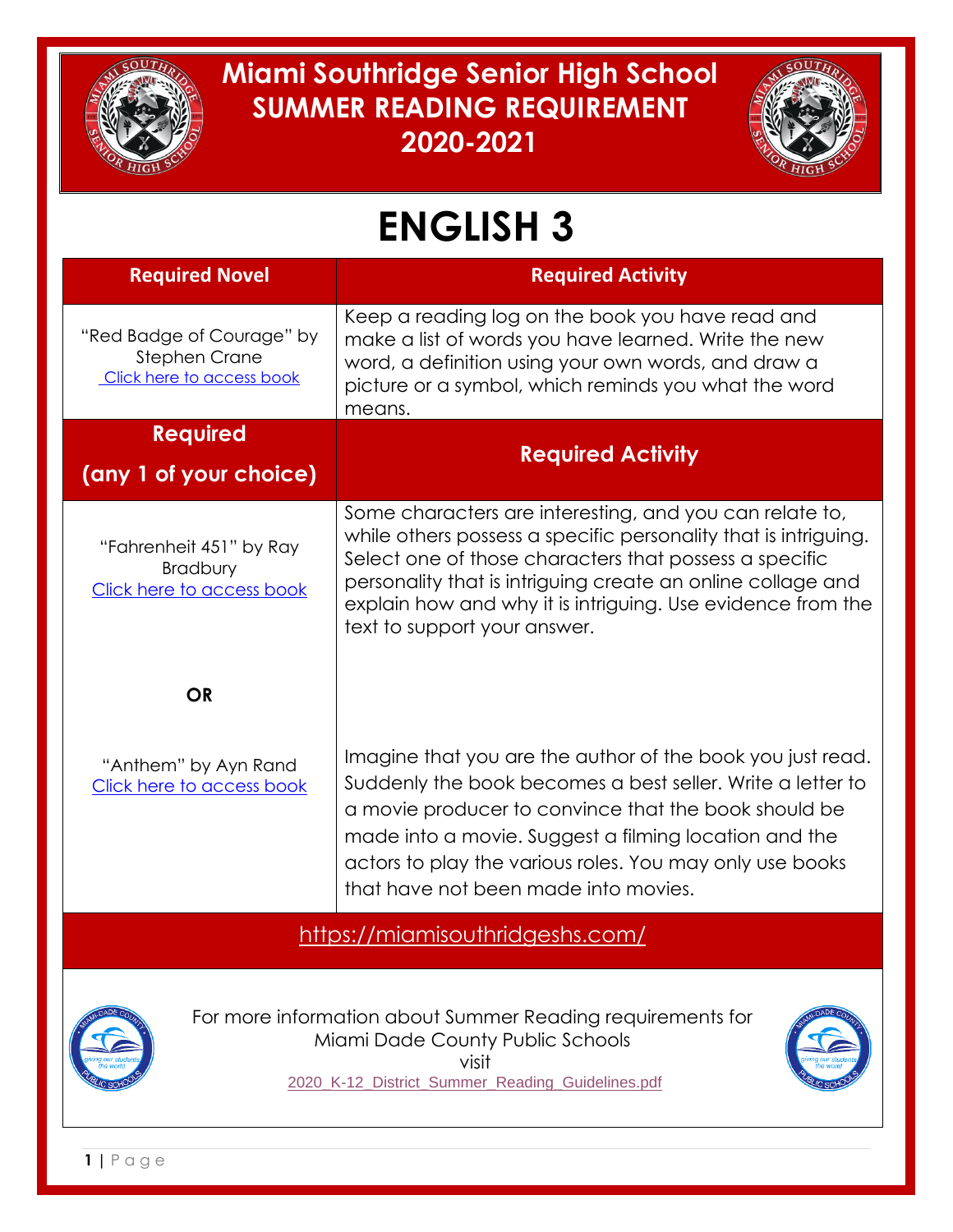| <b>SUMMER READING LOG</b> |                         |  |
|---------------------------|-------------------------|--|
| <b>ENGLISH 3</b>          |                         |  |
| Student name:             |                         |  |
| <b>ELA Teacher:</b>       |                         |  |
| Title:                    | New Word:               |  |
| Author:                   | Define as used in text: |  |
|                           | Symbol/Picture:         |  |
| Title:                    | New Word:               |  |
| Author:                   | Define as used in text: |  |
|                           | Symbol/Picture:         |  |
| Title:                    | New Word:               |  |
| Author:                   | Define as used in text: |  |
|                           | Symbol/Picture:         |  |
| Title:                    | New Word:               |  |
| Author:                   | Define as used in text: |  |
|                           | Symbol/Picture:         |  |
| Title:                    | New Word:               |  |
| Author:                   | Define as used in text: |  |
|                           | Symbol/Picture:         |  |